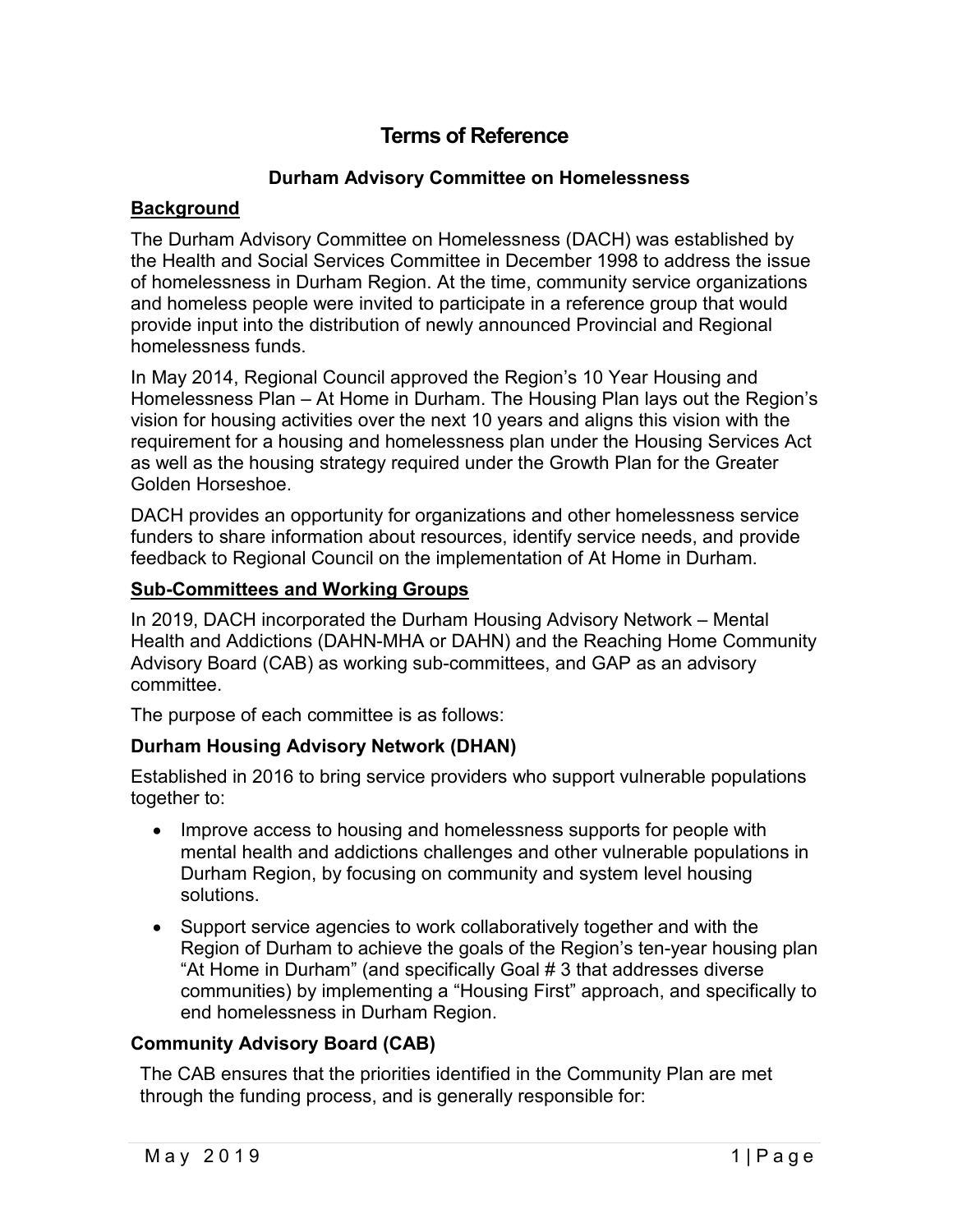- Developing committee terms of reference for the solicitation, review, and recommendation of projects to the Community Entity, or to Employment and Social Development Canada.
- Assessing progress in addressing the community priorities.
- Ensuring a community plan is developed and community progress reports are completed.

## **GAP Committee**

The GAP Committee was formed to provide a community-based and collaborative approach to issues of homelessness and:

- To provide a forum for people with lived experience to find gaps in services and find solutions to those gaps.
- To develop a system of collaboration between members of the community and local services that is inclusive, well-coordinated, and is accessible to those who are homeless and for those at-risk of becoming homeless.

DACH will create sub-committees and/or working groups as required based on identified priorities. These sub-committees and working groups will meet informally without the requirements of Regional staff liaisons for a defined purpose in achieving a goal. Their primary function will be to carry out assigned tasks that have been identified in a work plan developed and approved by DACH with a requirement of reporting progress and outcomes as specified by DACH.

All sub-committees are required to:

- Meet bi-monthly at minimum
- Provide minutes of meetings for distribution with DACH agenda
- Create and provide outcome-based reporting on initiatives they are working on.

## **Mandate**

- 1. To provide guidance and advice to Durham Region Housing Services and Durham Regional Council on issues related to homelessness, including the implementation of the Region's 10 Year Housing and Homelessness Plan – *At Home in Durham*.
- 2. To assist in the development of a community plan and community progress reports.
- 3. To enhance service delivery to homeless people or those vulnerable to homelessness by giving direction, support and advice to the sub-committees of DHAN and CAB through:
	- identifying service gaps and barriers that prevent equitable access to service delivery
	- providing advice on addressing service barriers
	- identifying trends in service use across the Region
	- identifying prevention measures that need to be implemented to reduce the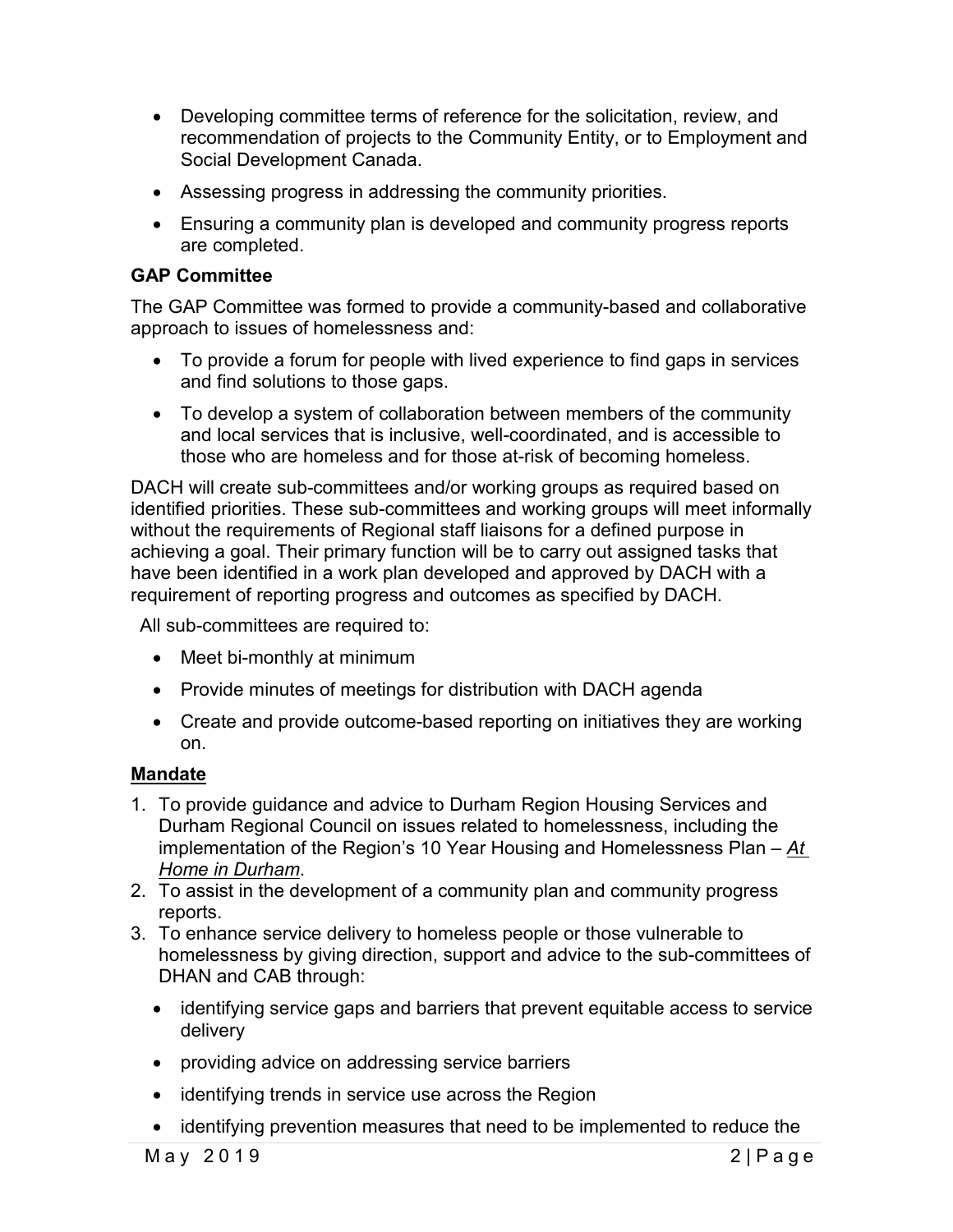incidence of homelessness in Durham Region

- 4. To identify resources that will address the needs of homeless people or those who are vulnerable to homelessness across Durham Region and ensure existing Regional funding opportunities are maximized.
- 5. To provide a forum for information sharing and continuous education regarding new or innovative projects that address homelessness.
- 6. To oversee the work of the DHAN and CAB.

#### **Membership**

Membership will be sought from organizations that are working towards ending homelessness in our community.

Agencies that receive funding through the Region of Durham that is directly related to homelessness are required to have membership in DACH. All agencies receiving homelessness funding are required to attend DACH meetings.

Member representatives will be executive directors, executives or senior level management from the participating organizations who have the authority to make decisions and commit resources on behalf of their organization. Each organization shall have one representative.

#### **Term**

Term of participation is determined by the sponsoring agency. A full list of members will be maintained by the Region of Durham.

#### **Meetings**

Meetings will be held at least four times a year at the Durham Regional Headquarters – 605 Rossland Road East, Whitby or at other sites as agreed to by DACH members.

## **Decision Making**

Decisions made by DACH include, but are not limited to, advice to Regional staff regarding funding allocations, the Community Plan and Community Progress Reports, advice to Regional Council, etc.

Decisions shall generally be made using the principles of group consensus. If a consensus cannot be obtained, the Chair, at his or her discretion, may ask the members of DACH to vote. Decisions will be reached by majority. In the case of a tie-vote, the Chair of DACH shall have the deciding vote. Quorum must be met to facilitate a vote, representing at minimum, 50 percent of membership plus 1.

All activities regarding homelessness prevention and service provision should be in alignment with the Community Plan established by DACH.

## **Chair**

The Chair of DACH will be appointed from the Regional Municipality of Durham's Health and Social Services Committee for a term that coincides with the Committee member's term of office.